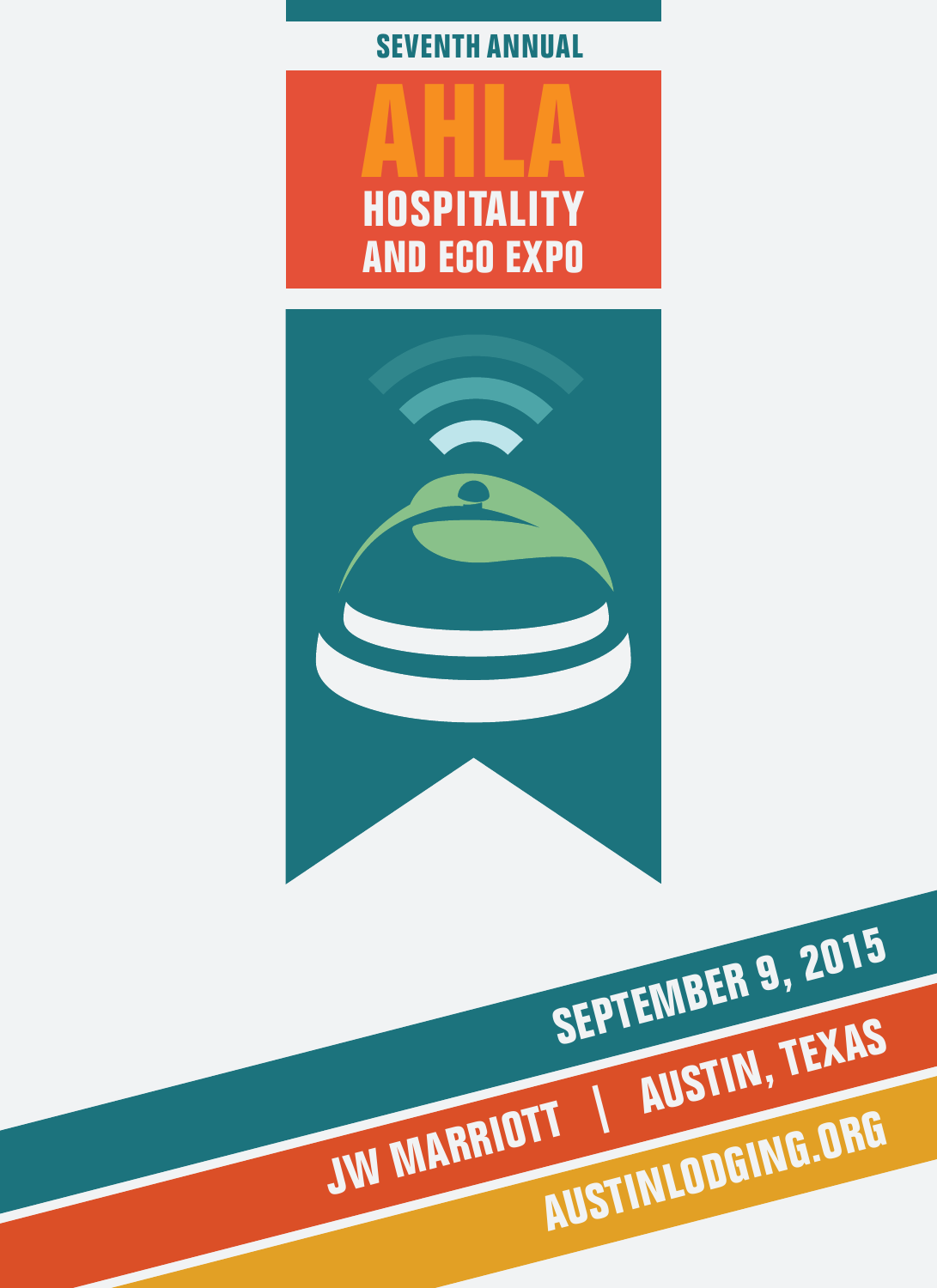The AHLA Hospitality and ECO Expo is the one place to learn the latest strategies, observe the newest products and services, and make the connections that deliver incredible results. Many exhibitors create partnerships with both attendees and other exhibitors, giving them TWO audiences while displaying the newest trends offered to the Hotel Industry.

# **WHY EXPO WITH US!**

# **EXHIBITOR BENEFITS:**

# **COME MEET OUR 2015 BOARD OF DIRECTORS**

**WHEN: SEPTEMBER 9, 2015**

### **TIME: 2:00 – 5:00 PM**

**WHERE: JW MARRIOTT | 110 E. 2nd Street | Austin, TX 78701**



- **HIGHLY TARGETED AUDIENCE**
- **ACCESS TO KEY DECISION MAKERS**
- **BUILD YOUR BRAND AND INCREASE AWARENESS OF YOUR PRODUCTS AND SERVICES**
- **INFLUENCE AND UNDERSTAND THE HOTEL INDUSTRY'S NEEDS, PERCEPTIONS, AND TASTES**
- **ONE ON ONE ROUND TABLE OPPORTUNITY WITH HOTEL GENERAL MANAGERS**
- **POST EVENT ADVERTISING AT MANAGERS RECEPTION**

 $\mathbf{O}$ 

**DUE TO THE GROWTH AND SUSTAINABILITY WITHIN THE HOTEL MARKET, AUSTIN HAS BECOME A MAGNET FOR ATTRACTING VENDORS FROM EVERY INDUSTRY. THE ONLY AUSTIN EXPO THAT GUARANTEES YOU ONE ON ONE OPPORTUNITIES WITH HOTEL DECISION MAKERS.**





# **SEVENTH ANNUAL**

our Seasons Hotel – Rob Hagelberg Holiday Inn Express North Central – Hitesh Patel Iome2Suites by Hilton – Andy Patel Hotel Granduca – Joseph Violi Hyatt Place North Central – Jennifer Currier Hyatt Regency Austin – Michael Murphy 1tercontinental Stephen F. Austin – George Hall akeway Hospitality – Vijay Patel Omni Downtown – Gene McMenamin mni Southpark – Chris Coleman adisson Hotel & Suites Town Lake – Tom Schurr heraton Austin at the Capitol – Scott Larsen uper Shuttle & Execucar of Austin - Billy Carter exas Hotel & Lodging Association – Scott Joslove owne Park – Gregory Tyler VHI Management – Roger Millar Westin Austin Downtown – Kirstofer Carlson

| <b>PRESIDENT, Drew McQuade - W Hotel</b>              | F          |
|-------------------------------------------------------|------------|
| <b>PRESIDENT ELECT, Robert Watson - Hilton Austin</b> | Н          |
| <b>PAST PRESIDENT, James Walsh</b>                    | Н          |
| <b>EXECUTIVE DIRECTOR, Denise Eisman</b>              | Н          |
| Aloft Austin at the Domain - Dana Cust                | Н          |
| Around Austin - Mary Reynolds                         | Н          |
| AT&T Conference Center - Ted Hibler                   | Ir         |
| Austin Convention & Visitors Bureau - Bob Lander      | L          |
| Austin Convention Center - Mark Tester                | 0          |
| Austin Marriott South - Andy Zinni                    | $\circ$    |
| Austin Restaurant Association - Skeeter Miller        | R          |
| Best Western Plus / Austin City Hotel                 | S          |
| - Debbie Simmons                                      | S          |
| Bunkhouse Group - Pamela Suhr                         | Т          |
| Celebrate Austin Publications - Judy Barrick          | T          |
| Double Tree Guest Suites - Joe Bolash                 | $\vee$     |
| Driskill Hotel - Lance Stumpf                         | $\sqrt{ }$ |
| Embassy Suites Austin Central – Jim Reist             |            |

# **AUSTIN IS ONE OF THE STRONGEST HOTEL MARKETS IN THE COUNTRY.**

# **CLICK HERE FOR AN UPDATED LISTING OF PARTNER HOTELS.**

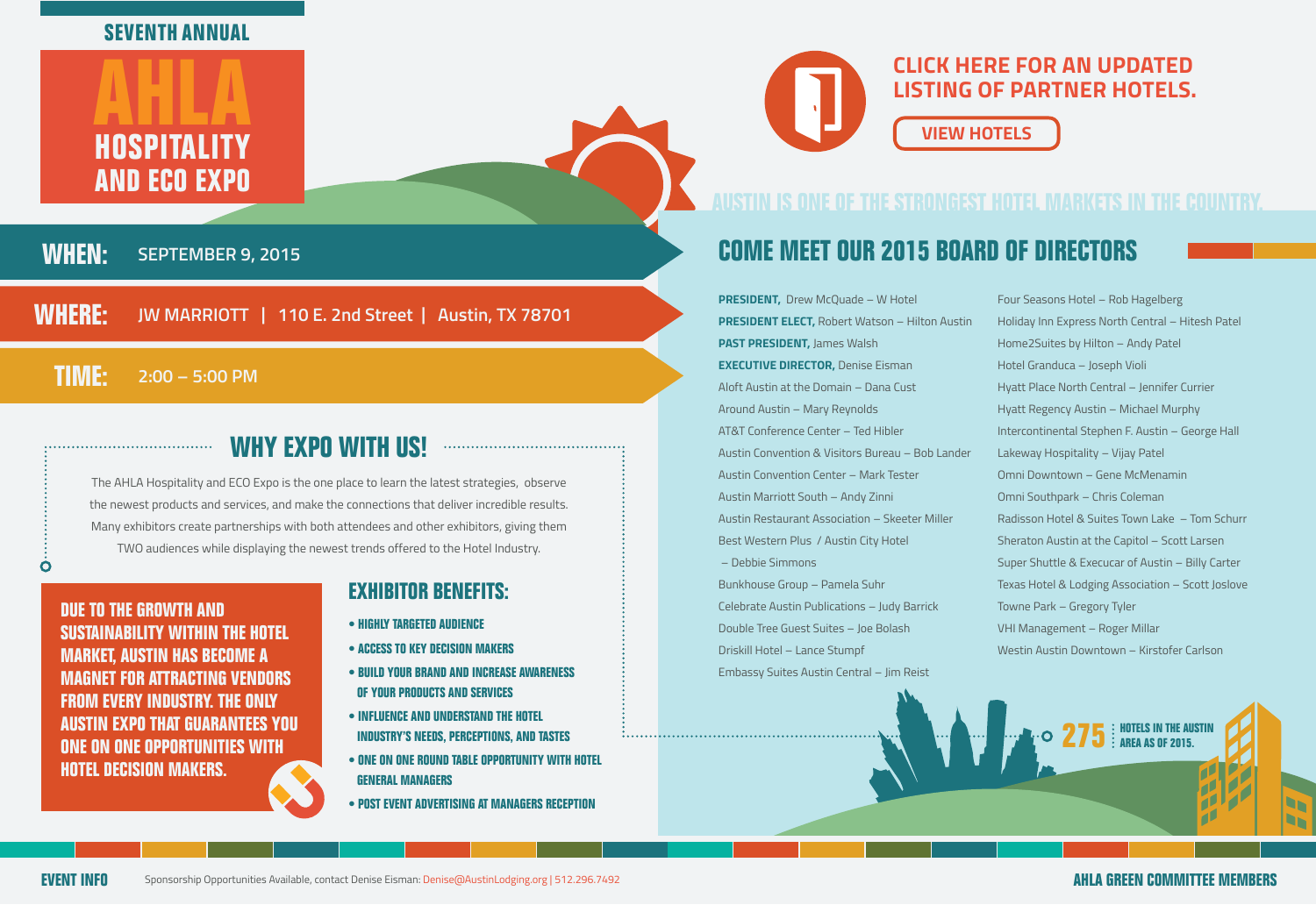## **• OVER 275 HOTELS IN AUSTIN • OVER 33,000 ROOMS IN AUSTIN**

- before booth assignments are made.
- nan with booth description. Booth accessories
- assistance with banner set up, easel).
- e registration will begin at 1:00 p.m.
- ors expected to be set up by noon.
- e Vendor & Sponsor cocktail hour with  $d$  Board of Directors (5:00 – 6:00 p.m.)
- ootage per booth 6x8.



- Naming Right To Show
- Premier Booth Opportunity In Sponsor Designated Area
- Invite To AHLA Board Meeting
- 6 Show Tickets
- Recognition On Press Release
- $\blacksquare$  Sales Collateral At Reg
- Complimentary Valet F
- **•** Booth at AHLA Lunche
- Recognition At Registra
- AHLA Annual Member

# **BECOME AN EXPO SPONSOR!** MELLED AND SHOW AT EXPO!

# **\$5,000**



# **\$2,000 REGISTRATION SPONSOR**

- Premier Booth Opportunity In Sponsor Designated Area
- 4 Show Tickets • Recognition On Press Release
- Recognition On Slide-Show Presentation & Website
- Recognition At AHLA lu
- 1 Complimentary Valet

- Premier Booth Opportunity In Sponsor Designated Area
- 2 Show Tickets
- Draws And Presents Prizes
- 1 Complimentary Valet
- Recognition At AHLA Membership Luncheon
- Event Wristband Spon

# **\$1000 FOOD & RECEPTION SPONSOR**

| <b>TITLE SPONSOR</b>                  |  | Naming Right To Show                                                                                                                                                                                 | · Sales Collateral At Registration Table                                                                                                               | <b>A-LIST</b>                                                                                                                                                    | <b>ELITE</b>                                                                                                                                |
|---------------------------------------|--|------------------------------------------------------------------------------------------------------------------------------------------------------------------------------------------------------|--------------------------------------------------------------------------------------------------------------------------------------------------------|------------------------------------------------------------------------------------------------------------------------------------------------------------------|---------------------------------------------------------------------------------------------------------------------------------------------|
| $\mathbf{5.000}$                      |  | Premier Booth Opportunity In<br><b>Sponsor Designated Area</b><br>Invite To AHLA Board Meeting<br>6 Show Tickets<br>Recognition On Press Release                                                     | <b>Complimentary Valet Parking</b><br>• Booth at AHLA Luncheon<br>Recognition At Registration Table<br>$\mathbf{E}$ .<br><b>AHLA Annual Membership</b> | <b>\$1000</b>                                                                                                                                                    | <b>s700</b>                                                                                                                                 |
|                                       |  |                                                                                                                                                                                                      |                                                                                                                                                        | <b>Corner Or Entrance Location</b><br>1 Skirted Tables<br>2 Chairs (Optional)<br><b>Electrical &amp; Wifi Provided</b>                                           | 1 Skirted Table<br>2 Chairs (Optional)<br>2 Show Tickets<br>5 round table meet/greet                                                        |
| <b>SHOW SPONSOR</b><br>2,500          |  | Premier Booth Opportunity In<br><b>Sponsor Designated Area</b><br>4 Show Tickets<br>$\mathbf{E}^{(1)}$<br><b>Recognition On Press Release</b><br>Recognition On Slide-Show<br>Presentation & Website | Recognition At AHLA luncheon<br>$\mathbf{E}^{(1)}$<br>1 Complimentary Valet Parking                                                                    | <b>4 Show Tickets</b><br>2 Drink Tickets<br><b>Recognition On Website</b><br>1 Complimentary Valet Parking<br>10 round table meet/greet<br>with hotel manager(s) | with hotel manager(s)                                                                                                                       |
| <b>REGISTRATION</b><br><b>SPONSOR</b> |  | Premier Booth Opportunity In<br><b>Sponsor Designated Area</b><br>• 2 Show Tickets<br><b>Draws And Presents Prizes</b><br>$\mathbf{u}$ .                                                             | • 1 Complimentary Valet Parking<br><b>Recognition At AHLA</b><br>Membership Luncheon<br><b>Event Wristband Sponsor</b>                                 |                                                                                                                                                                  | <b>PRE-VENDOR INFORMATION:</b><br>All payments must be received be<br>Please email or call Denise Eisma<br>must be requested in advance (as |
|                                       |  |                                                                                                                                                                                                      |                                                                                                                                                        | <b>PRE-VENDOR SET-UP INFORMATION:</b><br>Vendor showcase is between 2:00 p.m. - 5:00 p.m.                                                                        | Attendee                                                                                                                                    |
|                                       |  | <b><i>S1000 FOOD &amp; RECEPTION SPONSOR</i></b>                                                                                                                                                     |                                                                                                                                                        | . All vendors must check in at registration<br>before unloading.                                                                                                 | All vendor                                                                                                                                  |
|                                       |  | <b>CUSTOMIZE YOUR SPONSORSHIP</b>                                                                                                                                                                    |                                                                                                                                                        | At registration you will be given your<br>assigned booth.                                                                                                        | <b>Exclusive</b><br>GM's and                                                                                                                |
|                                       |  | <b>CONTACT DENISE EISMAN FOR DETAILS!</b>                                                                                                                                                            |                                                                                                                                                        | · Committee volunteers will guide you to<br>assigned booth area.                                                                                                 | · Square for                                                                                                                                |
|                                       |  | DENISE@AUSTINLODGING.ORG                                                                                                                                                                             |                                                                                                                                                        | · Unloading area will be located at service<br>entrance of hotel.                                                                                                |                                                                                                                                             |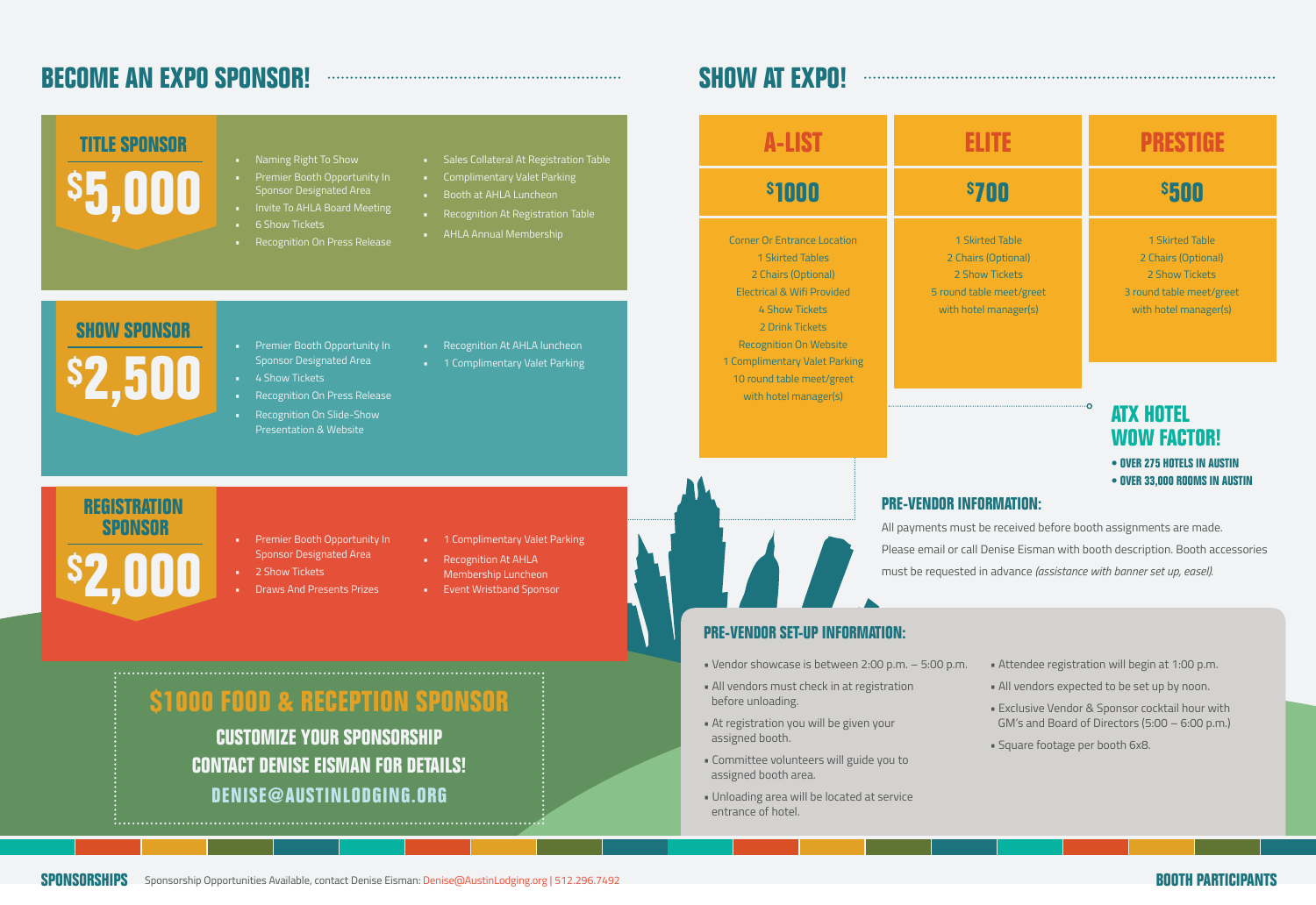**BOOTH LAYOUT**

THE GREEN COMMITTEE OF THE AHLA MAINTAINS A MISSION TO ASSIST HOTELIERS IN AUSTIN IN WORKING TO DECREASE THEIR CARBON FOOTPRINT AND TO CONTRIBUTE TO THE ENHANCEMENT OF VIABLE "GREEN INITIATIVES" LOCALLY.

**GREEN COMMITTEE'S MISSION STATEMENT**

| Rob Hagelberg, Four Seasons - Chair                   |
|-------------------------------------------------------|
| Chris Coleman, Omni Southpark - Co-Chair              |
| <b>Denise Eisman, AHLA Executive Director</b>         |
| <b>Bob McGivne, Balcones Recycling</b>                |
| Gianluca Vecchiet, InterContinental Stephen F. Austin |
| Sarah McElwee, Pest Management                        |
| Ted Hibler, AT&T Hotel & Conference Center            |
| <b>Mark Decario, Hilton Austin</b>                    |
| <b>Judy Barrick, Celebrate Austin Magazine</b>        |
| Rey Patriarca, ICS                                    |
| <b>Scott Blalock, JW Marriott</b>                     |
| <b>Matthew Tuckness, JW Marriott</b>                  |



- **Nadine Thomas,** W Hotel
- **Drew McQuade,** W Hotel
- **Aimee Stevens,** Texas Tropical Plants
- **Juli Patel,** HD Supply
- **Alex Mendez,** Ontility Solar
- **Jennifer Moran,** Texas Gas Service
- **Craig Rosen,** Kimberly Clark Professional
- **Rick Johnson,** Outdoor Lightning Perspectives
- **John Maley,** Hotel Ella
- **Frank Richards,** Bee USA

# **MEET THE AHLA GREEN COMMITTEE**